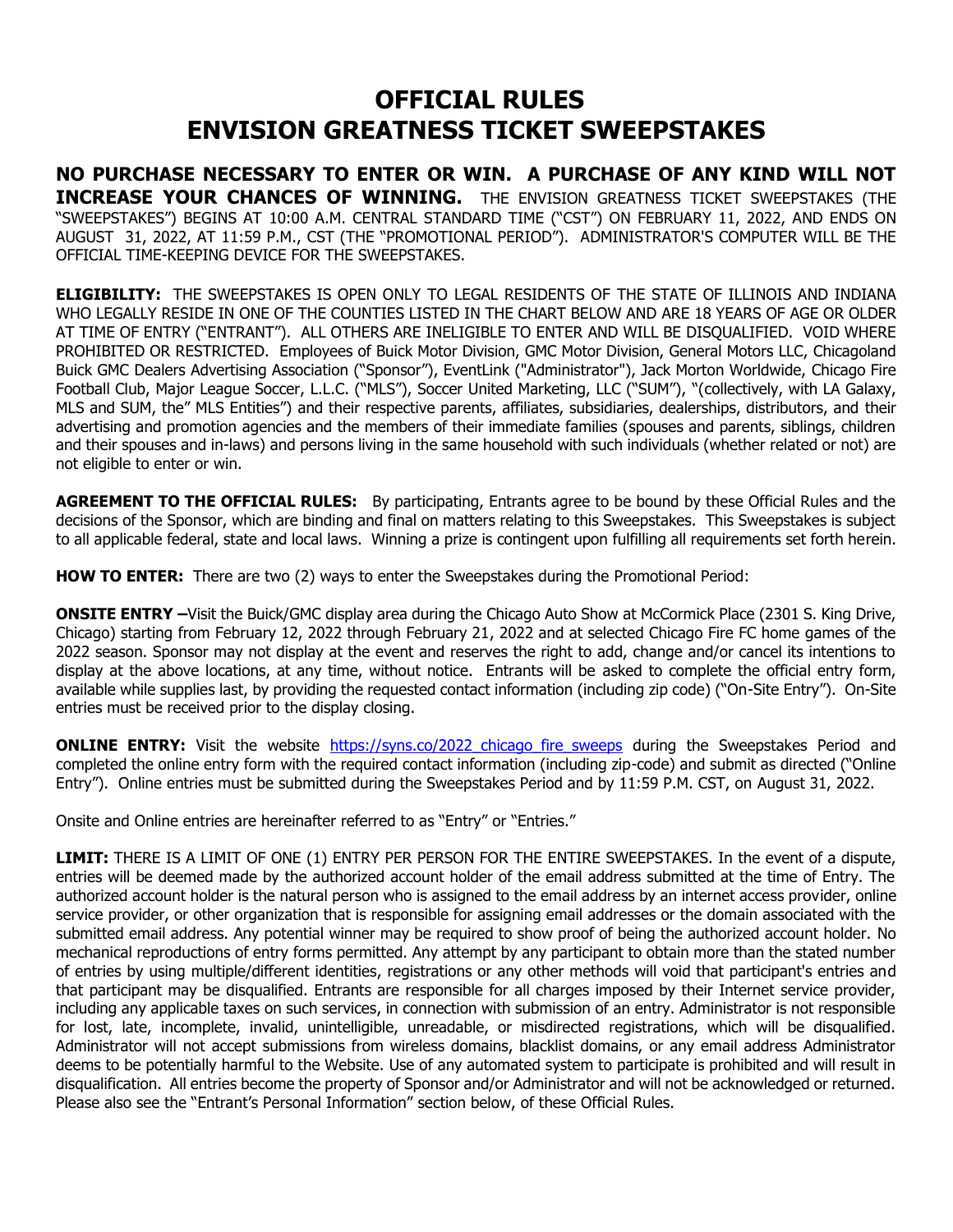**WINNER SELECTION AND NOTIFICATION:** There will be a total of three (3) Sweepstakes Prize Winners. Administrator will randomly select the potential Sweepstakes winners in a random drawing conducted on or about September 6, 2022 from all eligible entries received during the Promotional Period. Each potential winner will be notified by telephone and/or email, as determined by Administrator, within approximately five (5) days of the aforementioned drawing dates. Messages may not be left. Sponsor shall have no liability for any winner notification that is lost, intercepted, or not received by a potential winner for any reason. If, despite reasonable efforts, a potential winner does not respond within twenty-four (24) hours of the first notification attempt, or if the prize or prize notification is returned as unclaimed or undeliverable to such potential winner, such potential winner may, in Sponsor's sole discretion, forfeit his or her prize and an alternate winner may be selected. Sponsor, in its sole discretion, will attempt to contact up to three (3) potential winners of a prize in accordance with the above procedure, after which the prize in question may go unawarded if it remains unclaimed. If any potential prize winner is found to be ineligible, or if he or she has not complied with these Official Rules or declines the prize for any reason prior to award, such potential prize winner will be disqualified, and an alternate prize winner may be selected. Administrator reserves the right to disqualify anyone not fully complying with the Official Rules. Potential winner must verify address and return within forty-eight (48) hours an affidavit of eligibility, a liability release and (where legal) a publicity release (collectively, the "**Prize Claim Documents**") and addition proof of eligibility, if requested. Failure of any winner to return the Prize Claim Documents within the specified time period may result in forfeiture of the prize and selection of an alternate winner from the remaining eligible entries for that prize. A prize will not be awarded until all such properly executed forms are returned. Subject to verification of eligibility and compliance with the terms of these Official Rules, the potential winners will be declared the official winner of the Sweepstakes (the "Winner(s)"). Unclaimed prizes may not be awarded.

**PRIZE/ODDS:** There will be three (3) randomly selected winners who will receive the Envision Greatness Ticket Sweepstakes prize, which includes:

- Two (2) Club Level Tickets for a Chicago Fire FC home game in the 2022 season for either September or October.
	- $\circ$  Chicago Fire FC game tickets for specific date or exact seat location is based on availability and to be selected at Chicago Fire FC's sole discretion

The Approximate Retail Value ("ARV") of each prize is \$80.00. The total Approximate Retail Value ("ARV") of all Sweepstakes Prizes is: \$240.00.

## **Odds of winning depend on the number of eligible entries received.**

**PRIZE RESTRICTIONS:** Prize is awarded "as is" with absolutely no representations or warranties of any kind, either express or implied, from Sponsor and/or Administrator. To the fullest extent permitted by law, Sponsor and/or Administrator disclaim any and all representations and warranties in connection with this sweepstakes and any prize.

All details of Prize will be determined by Administrator in its sole discretion. Sponsor and/or Administrator reserves the right to substitute Prize (or portion thereof) with a similar prize (or prize element) of comparable or greater value. **All taxes and other expenses, costs, or fees associated with the acceptance and/or use of Prize (not limited to federal, state, local and/or income taxes and travel and transportation costs associated with collecting the prize) are the sole responsibility of Winner.**

In the Administrator's sole discretion, Winner may be required to forfeit the prize and an alternate winner may be selected in accordance with these Official Rules from the remaining eligible Entries if selected winner (i); declines or cannot accept, receive or use the prize for any reason; or (ii) fails to comply with these Official Rules. The maximum value of the prize set forth above represents the Sponsor's good faith determination of the maximum ARV thereof and the actual fair market value, as ultimately determined the Sponsor, cannot be challenged or appealed.

**PUBLICITY:** Except where prohibited by law, the acceptance of a Prize constitutes permission for Sponsor and/or Administrator to use the Winner's name, hometown, likeness, statements and other personally identifiable information for promotional, advertising and marketing purposes in any media throughout the world without additional compensation, prize, incentive, consideration, consent or review; and upon request, the Prize Winner must provide written consent to such use.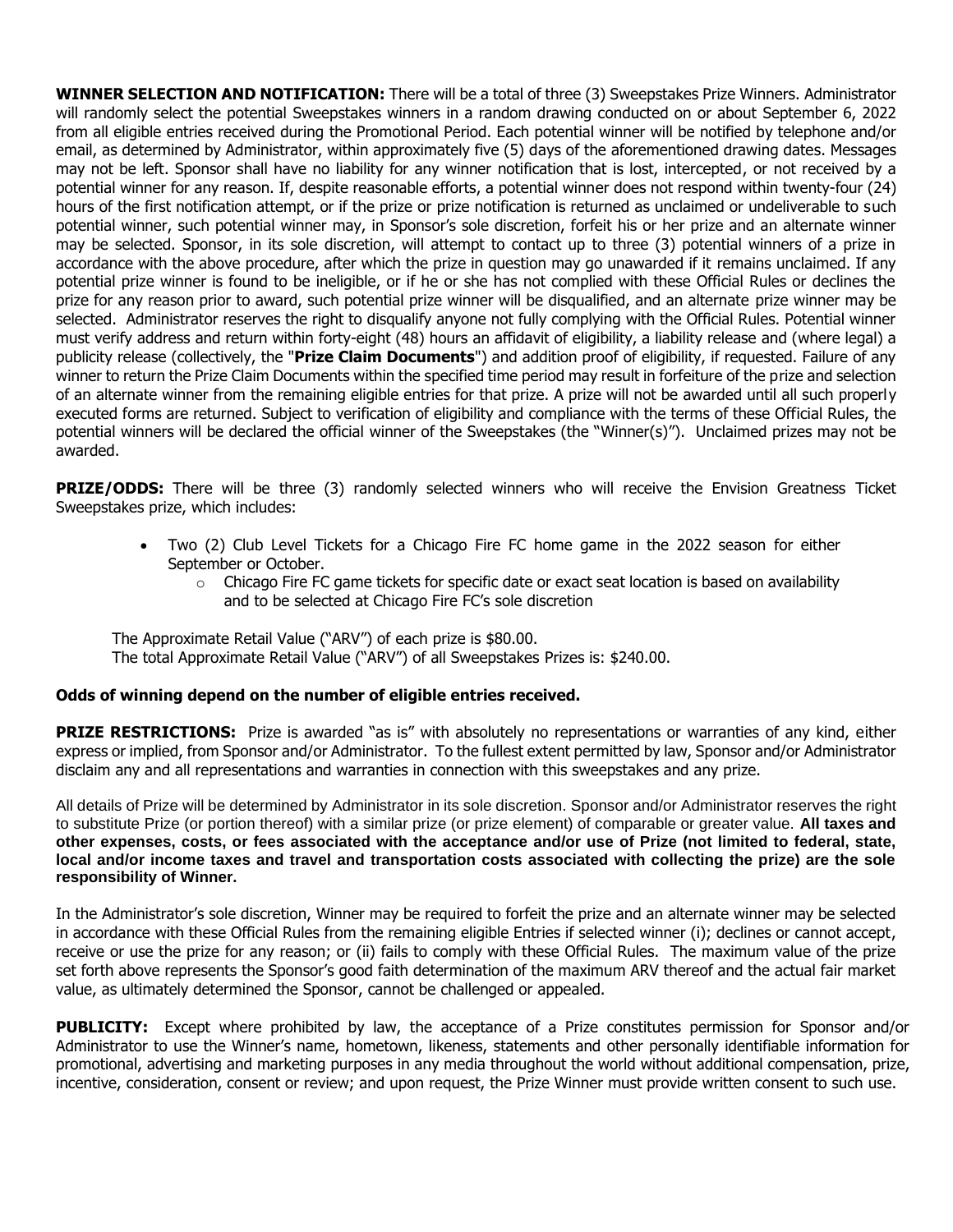**RELEASE:** By participating (a) Entrants release Sponsor, Administrator, Buick Motor Division and GMC Motor Division, General Motors LLC, Jack Morton Worldwide, Chicago Fire Football Club, MLS, SUM, and other MLS Entities, and their respective subsidiaries, affiliates, limited liability companies, suppliers, distributors, advertising/promotion agencies, and prize suppliers, and each of their respective parent companies and each such company's officers, shareholders, directors, members, employees, licensors and agents (collectively the "Released Parties"), from any and all liability for any claims, costs, injuries, losses, or damages, of any kind caused by their participation, including the unauthorized or illegal access to personally identifiable or sensitive information or the acceptance, possession, use, or misuse of the prize; (b) Entrants, by participating, agree that Released Parties will have no liability whatsoever, and shall be held harmless by Entrants against any liability, for any injuries, losses or damages of any kind, including, but not limited to, death or destruction of property resulting in whole or in part, directly or indirectly, from acceptance, possession, misuse or use of the prize(s) (including any travel or activity associated thereto) or participation in this Sweepstakes; and (c) acknowledge that said parties have neither made nor are in any manner responsible or liable for any warranty representation or guarantee, expressed or implied, in fact or in law, relative to a prize, including, but not limited to, the prize quality or availability

**LIMITATIONS OF LIABILITY:** Neither Released Parties nor any service providers are responsible for incorrect or inaccurate transcription of Entry information, or for any human or other error, technical malfunctions, lost/delayed data or voice transmission, omission, interruption, deletion, defect, line failures of any telephone network, computer equipment, software, or any other error or malfunction, or late, lost or misdirected mail, or any injury or damage related to or resulting from participation in this Sweepstakes. Neither Released Parties nor any service providers are responsible for typographical or other error in the printing of Sweepstakes materials, the administration of the Sweepstakes, or the announcement of the prize winner, including any such error as may give an erroneous indication that a prize has been won. Under no circumstances will more than the advertised number of prizes be awarded. CAUTION: ANY ATTEMPT BY AN ENTRANT OR ANY OTHER INDIVIDUAL TO DELIBERATELY DAMAGE ANY WEBSITE, TAMPER WITH THE ENTRY PROCESS OR INSTANT WIN GAME, OR OTHERWISE UNDERMINE THE LEGITIMATE OPERATION OF THE SWEEPSTAKES MAY BE A VIOLATION OF CRIMINAL AND CIVIL LAWS, AND SHOULD SUCH AN ATTEMPT BE MADE, SPONSOR RESERVES THE RIGHT TO COOPERATE IN THE PROSECUTION OF ANY SUCH INDIVIDUAL(S) AND TO PURSUE ALL REMEDIES TO THE FULLEST EXTENT PERMITTED BY LAW.

**GENERAL CONDITIONS:** Sponsor or Administrator's failure to enforce any term of these Official Rules shall not constitute a waiver of that provision. If for any reason the Sweepstakes is not capable of being executed as planned, or infection by computer virus, bugs, tampering, unauthorized intervention, fraud, action of Entrants, technical failures or any other causes which in the opinion of Administrator and/or Sponsor, corrupt or affect the administration, security, fairness, integrity, or proper conduct of this Sweepstakes, Sponsor and/or Administrator reserve the right, at their sole discretion, to disqualify any suspect Entry or Entrant and to cancel, terminate, modify, or suspend, the Sweepstakes and randomly select the winner from valid entries received prior to action taken, or otherwise as may be deemed fair and equitable by the Sponsor in their sole discretion. In the event Sponsor or Administrator is prevented from continuing with this Sweepstakes, or the integrity and/or feasibility of the Sweepstakes is undermined by any event including, but not limited to, fire, flood, epidemic, pandemic, public health crisis (e.g. COVID-19), earthquake, explosion, labor dispute or strike, act of God or public enemy, satellite or equipment failure, riot or civil disturbance, war (declared or undeclared), terrorist threat or activity, or any federal, state or local government law, order or regulation, order of any court or jurisdiction, or by other cause not reasonably within Sponsor's control (each a "Force Majeure" event), Sponsor and/or Administrator shall have the right, in their discretion, to abbreviate, modify, suspend, cancel, or terminate the Sweepstakes without further obligation. If Sponsor or Administrator, in their sole discretion, elects to abbreviate the Sweepstakes as a result of a Force Majeure event, Sponsor and/or Administrator reserves the right, to award prizes from among all the eligible entries received up to the date of such Force Majeure event. Sponsor and Administrator also reserve the right, in their sole discretion, to cancel, modify or suspend the Sweepstakes in whole or in part, in the event of fraud, technical or other difficulties or if the integrity of the Sweepstakes is compromised, without liability to any entrant. In the event of any cancellation, termination or suspension, notice thereof will be posted at https://www.go2eventlink.com/rules/. Entries not complying with all rules are subject to disqualification. Administrator reserves the right, in its sole discretion, to disqualify any individual it finds to be tampering with the entry process or the operation of the Sweepstakes or to be acting in violation of the Official Rules of this or any other promotion or in an unsportsmanlike or disruptive manner. If any provision(s) of these Official Rules is held invalid or unenforceable, all remaining provisions hereof will remain in full force and effect.

**GOVERNING LAW/JURISDICTION/DISPUTE RESOLUTION:** Entrants agree that (a) any and all disputes, claims and causes of action arising out of, or connected with, the Sweepstakes or prize awarded shall be resolved individually, without resort to any form of class action, and exclusively by the federal, state and local courts for Cook County, Illinois (b) any